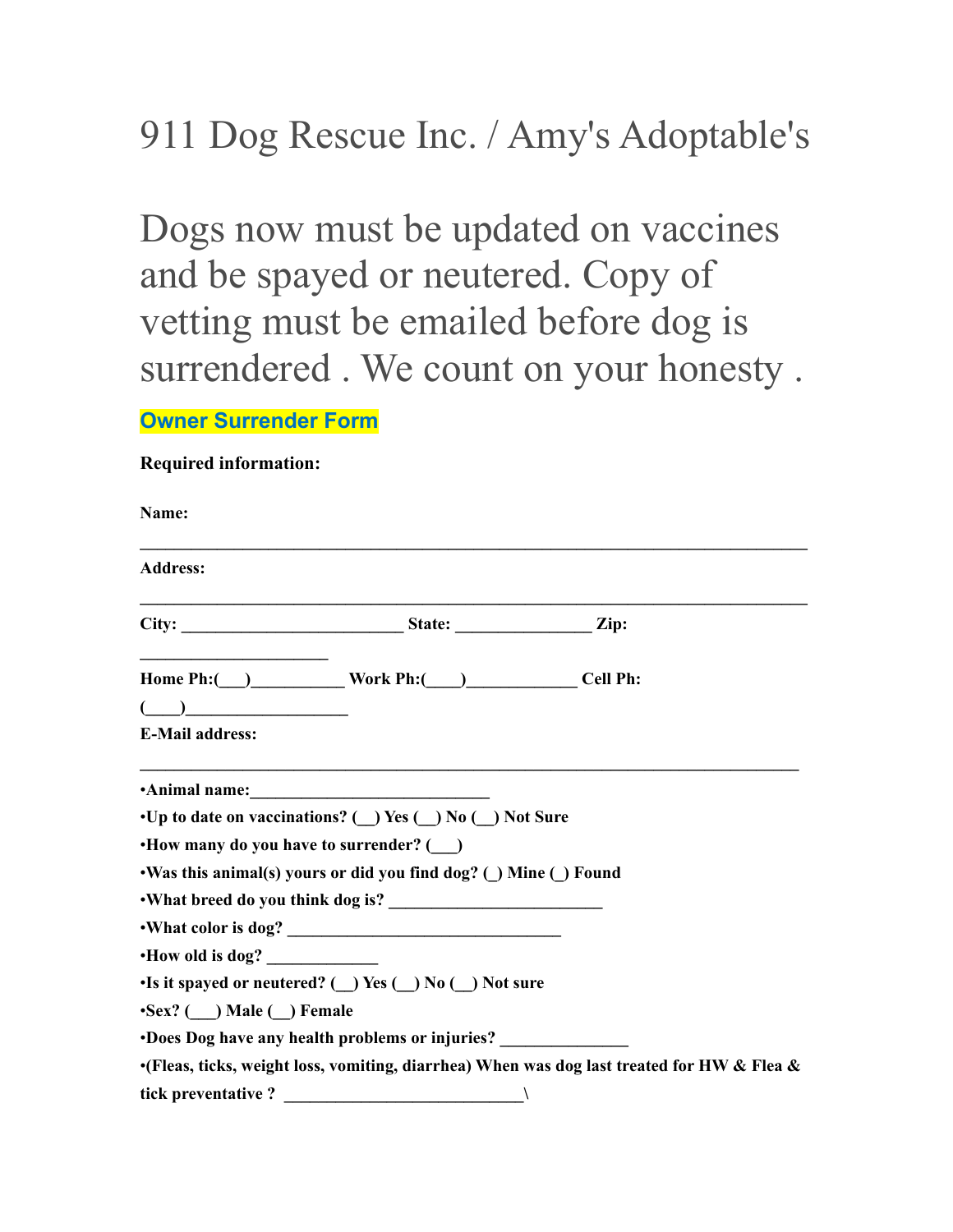•**How is this animal with children? \_\_\_\_\_\_\_\_\_\_\_\_\_\_\_\_\_\_**

•**How is this animal with other dogs? \_\_\_\_\_\_\_\_\_\_\_\_\_\_\_\_\_\_\_\_\_\_**

•**How is this animal with Cats? \_\_\_\_\_\_\_\_\_\_\_\_\_\_\_\_\_\_\_**

•**Has this animal ever shown any aggression (biting, snapping, growling,) towards people, other animals or children (\_\_) Yes (\_\_) No**

•**Has this animal ever bitten anyone? (\_\_) Yes (\_\_) No**

•**If we are willing to take this animal into our program a donation is Greatly appreciated.**

**( it is tax deductible ) a typical donation of \$100.00 is appreciated.** 

**•We are all volunteers and spend countless hours making sure the dogs get proper training.**

- **All records must be submitted at time of surrender.**
- **If we find you have been dishonest in your description of your dog and it's behavior you could be held liable for any damage they may cause . \*BE HONEST**
- **Please know if you in any way have not disclosed all info ( about dogs behavior) you will be contacted as to the situation and we will decide how to proceed .**

**\*Once form is signed the health and well being of above stated dog is in the hands SOLELY OF 911 Dog Rescue Inc. You are resigning your right to have any impact or decision on placement or care.** 

**We count on support in the form of Tax deductible donations to provide us with the ability to continue our mission to save as many dogs RESPONSIBLY as possible .** 

**Please know this is a binding contract and if it is found that you have been dishonest you could be held liable.** 

**I certify that I am the legal owner of this dog and hereby turn over full and sole ownership to 911 Dog Rescue.**

**I state that all information is true and correct to the best of my ability . By signing you give up any and all rights to make any decisions for above signed animal .**

**THIS IS NO LONGER YOUR DOG ONCE BELOW SIGNATURE IS SIGNED .** 

| Signature: | Jate: |
|------------|-------|
|            |       |

REPRESENTATIVE FROM RESCUE:

Our programs include :

- Lake Erie Correctional Prison Dog Training Program
- Battered women's shelters (helping dog get to safety so client can get help)
- Govt. Health Services : We do our best to find temporary housing for pets when the family loses their home.
- Senior Dog Program , we place senior dogs with independent living Senior citizens.